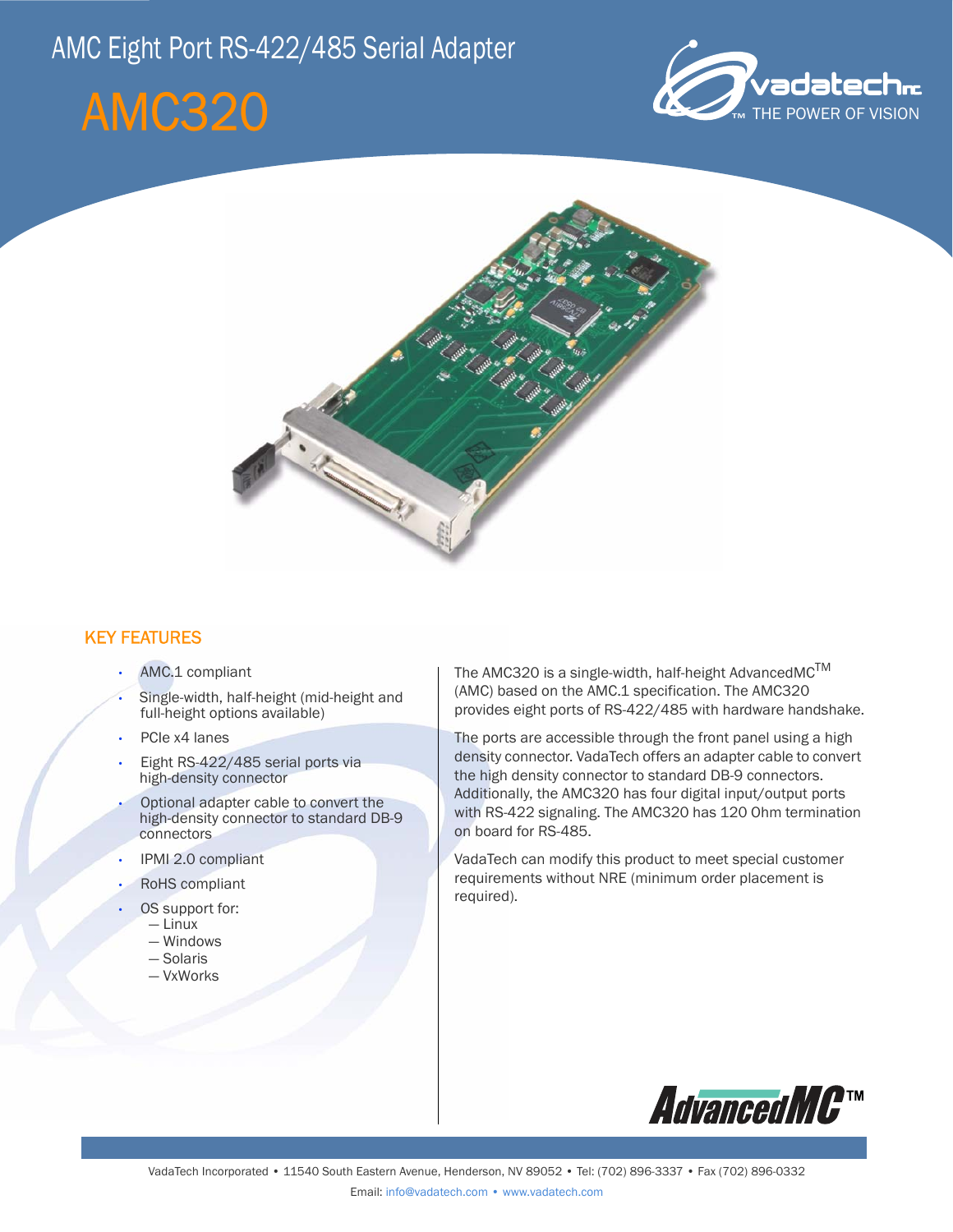### **SPECIFICATIONS**

| Architecture                |                                                                                                                                                                                                      |                                                                                         |
|-----------------------------|------------------------------------------------------------------------------------------------------------------------------------------------------------------------------------------------------|-----------------------------------------------------------------------------------------|
| Physical                    | <b>Dimensions</b>                                                                                                                                                                                    | Single-Width, Half-Height (with Mid or Full-Height options)                             |
|                             |                                                                                                                                                                                                      | Width: 2.89 in. (73.5 mm)                                                               |
|                             |                                                                                                                                                                                                      | Depth: 7.11 in. (180.6 mm)                                                              |
| <b>Type</b>                 | <b>AMC Serial</b>                                                                                                                                                                                    | RS-422/485                                                                              |
|                             | 8 Ports                                                                                                                                                                                              | Eight Ports with hardware handshake                                                     |
| <b>Standards</b>            |                                                                                                                                                                                                      |                                                                                         |
| <b>AMC</b>                  | Type                                                                                                                                                                                                 | AMC.1                                                                                   |
| <b>Module Management</b>    | <b>IPMI</b>                                                                                                                                                                                          | <b>IPMI Version 2.0</b>                                                                 |
| PCIe                        | Lanes                                                                                                                                                                                                | x4                                                                                      |
| Configuration               |                                                                                                                                                                                                      |                                                                                         |
| Power                       | <b>AMC320</b>                                                                                                                                                                                        | 3.5W                                                                                    |
| <b>ESD</b>                  | <b>Human Model</b>                                                                                                                                                                                   | Up to $±15$ kV                                                                          |
| Environmental               | Temperature                                                                                                                                                                                          | Operating Temperature: 0° to 65° C (Air flow requirement is to be greater than 200 LFM) |
|                             |                                                                                                                                                                                                      | Storage Temperature: -40° to +90° C                                                     |
|                             | Vibration                                                                                                                                                                                            | 1G. 5-500Hz each axis                                                                   |
|                             | <b>Shock</b>                                                                                                                                                                                         | 30Gs each axis                                                                          |
|                             | <b>Relative Humidity</b>                                                                                                                                                                             | 5 to 95 percent, non-condensing                                                         |
| <b>Front Panel</b>          | <b>Interface Connectors</b>                                                                                                                                                                          | High-density SCSI type connector                                                        |
|                             | Adapter                                                                                                                                                                                              | High-density to standard DB-9 adapter (see ordering options)                            |
|                             | <b>LEDs</b>                                                                                                                                                                                          | <b>IPMI Management Control</b>                                                          |
|                             |                                                                                                                                                                                                      | Activity                                                                                |
|                             | Mechanical                                                                                                                                                                                           | <b>Hot Swap Ejector Handle</b>                                                          |
| Software Support            | <b>Operating Systems</b>                                                                                                                                                                             | Linux, Windows, Solaris and VxWorks                                                     |
| Other                       |                                                                                                                                                                                                      |                                                                                         |
| <b>MTBF</b>                 | MIL Spec 217-F > 222,000 Hrs.                                                                                                                                                                        |                                                                                         |
| Certifications              | Designed to meet FCC, CE and UL certifications where applicable                                                                                                                                      |                                                                                         |
| <b>Standards</b>            | VadaTech is certified to both the ISO9001:2000 and AS9100B:2004 standards                                                                                                                            |                                                                                         |
| Compliance                  | RoHS and NEBS                                                                                                                                                                                        |                                                                                         |
| Warranty                    | Two (2) years.                                                                                                                                                                                       |                                                                                         |
| <b>Trademarks and Logos</b> | The VadaTech logo is a registered trademark of VadaTech, Inc. Other registered trademarks are the property of their                                                                                  |                                                                                         |
|                             | respective owners. AdvancedMC™ and the AdvancedTCA™ logo are trademarks of the PCI Industrial Computers<br>Manufacturers Group. All rights reserved. Specification subject to change without notice. |                                                                                         |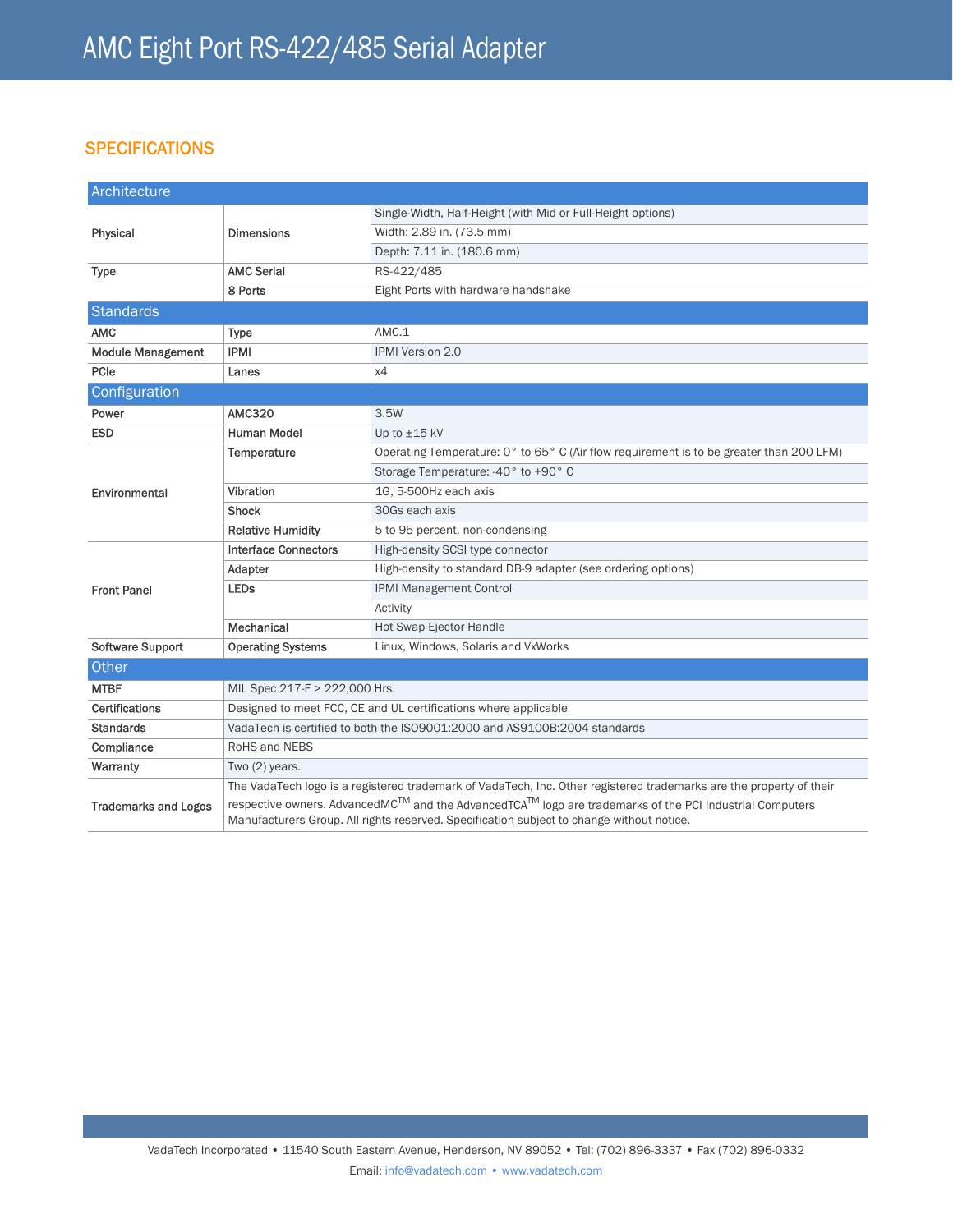

FIGURE 1. AMC320 Functional Block Diagram



FIGURE 2. AMC320 Front Panel